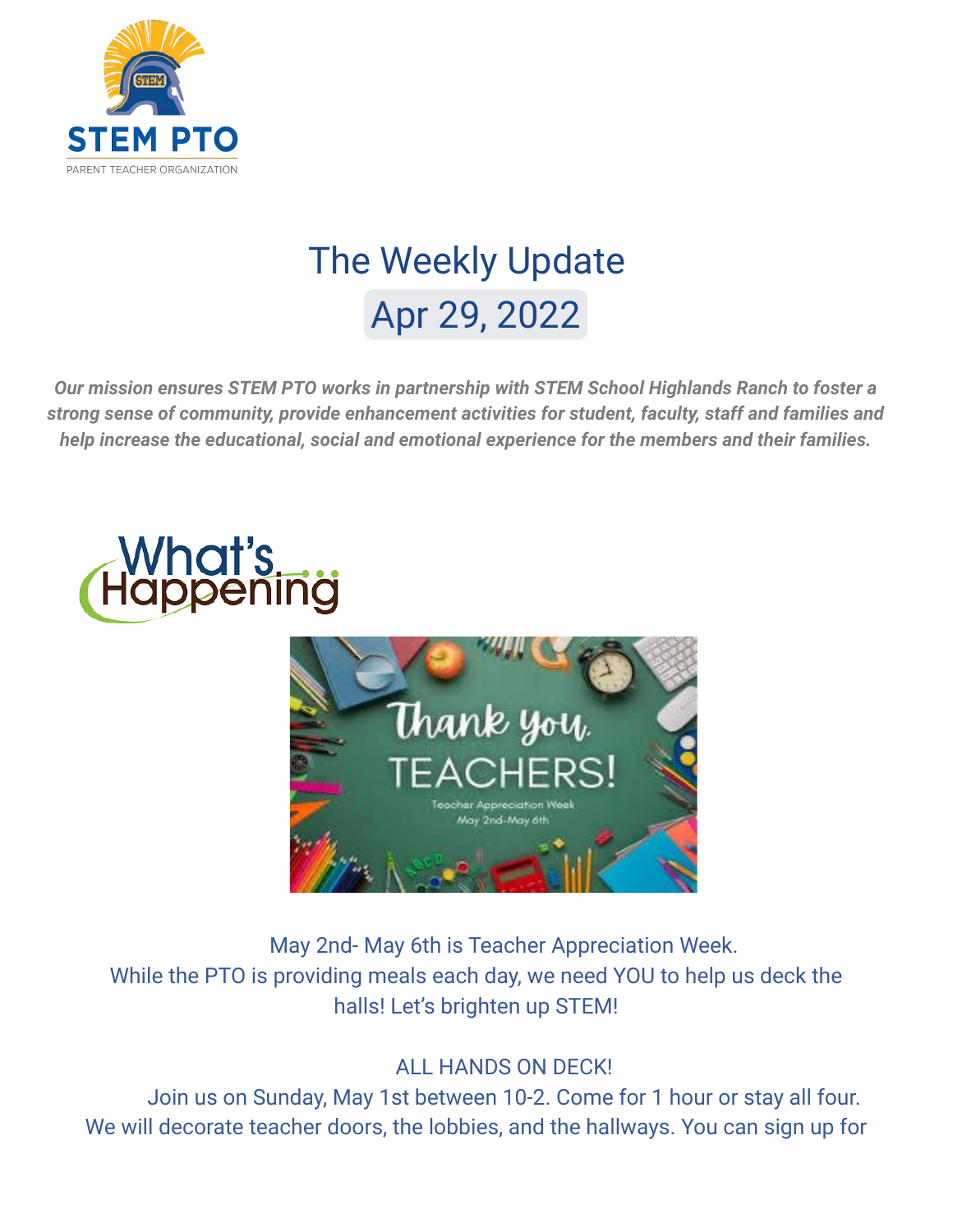a specific teacher door or many doors! We will have some supplies to share, but feel free to bring your own crafty ideas.

<https://www.signupgenius.com/go/8050b45aeaa2aa3f58-door>



May 13th 6-9:30pm- FREE to attend End of the year gathering- Movie on the Green- Sing 2 Open to all families k-12. ( K-5: not a drop and go) Bounce houses, face painters, yard games Food trucks and Gelato for purchase



Fundraising

The Milk **Caps** Contest is back for

the Spring semester! Turn in your Longmont milk caps in *labeled* bags with your Student's: Name & Grade into the Collection Boxes in the Main Elementary School and Middle School Lobbies.

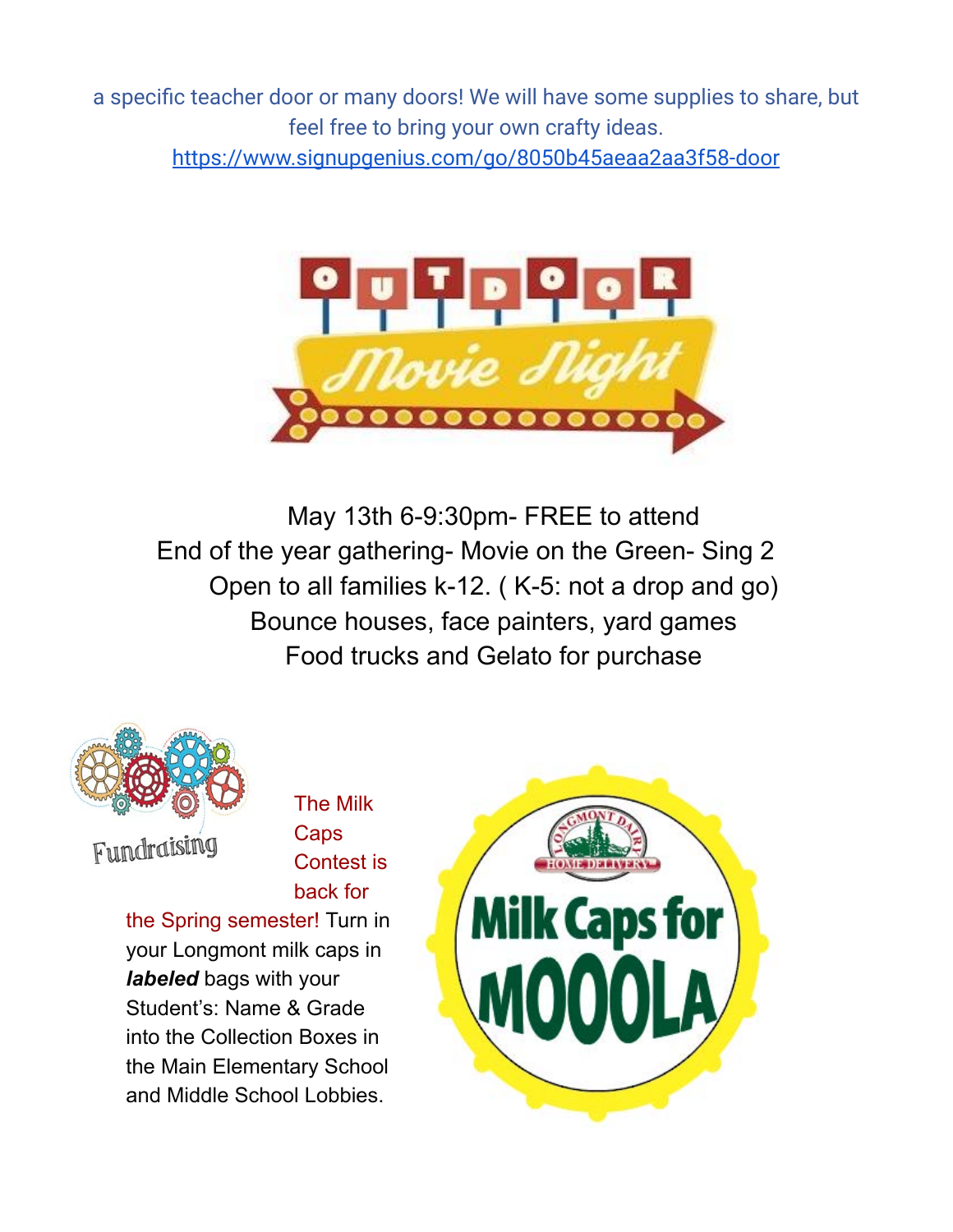There will be prizes! Contest ends May 20th and the students that turn in the most milk caps will receive gift cards to enjoy before finals/end of year celebrations!

There will be 1 winner for each K-3, 4-5, Middle School, and High School. 100% of the money earned goes directly to school!



**Don't forget to ...** Sign up for *[Community Rewards](https://www.kingsoopers.com/i/community/community-rewards)* at King Soopers! *All reward monies help to fund PTO sponsored events, teacher grants, athletics, clubs and meals for teachers & staff!*

**Click below!**



**SIGN UP TO CONNECT WITH OTHER PARENTS & FAMILIES!**

**REMINDER! To register within our School Family Directory & sign up for PTO Volunteer Opportunities!** We are excited to announce that we will be using Membership Toolkit for our Directory, Volunteer Sign Ups and PTO Communications for the 2021-2022 school year. With the Membership Toolkit Account, you will have access to upcoming **calendar events**, sign up to **volunteer** and much, much more.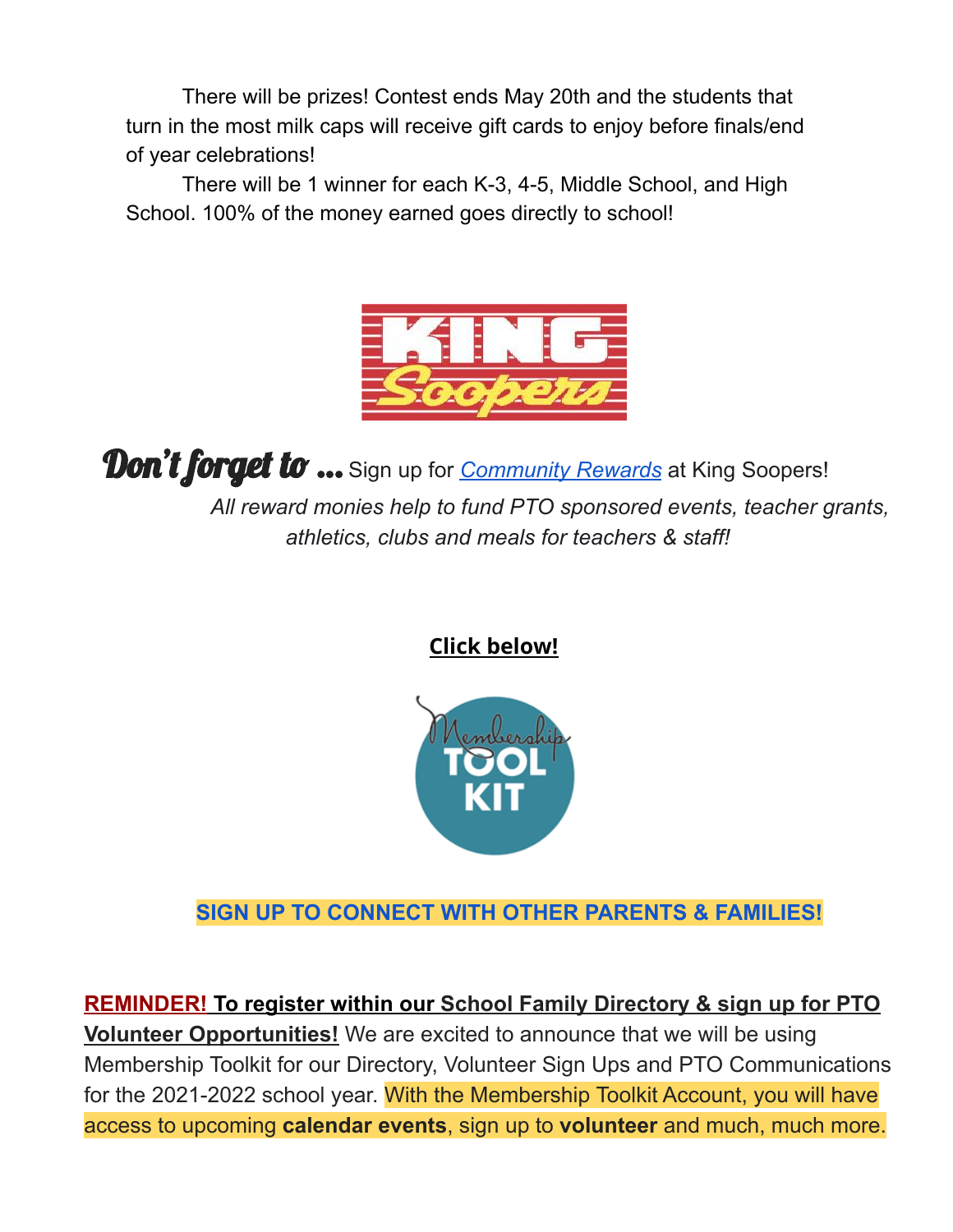Please check out our many wonderful **[PTO Committees](https://stemk12.org/about-us/pto/#1594681714364-f1c84c60-e687)** you can sign up for today!

We're here to help! Contact us at [pto@stemk12.org](mailto:pto@stemk12.org)



*Current Open PTO Positions Include:*

#### **Member At Large**

The Member At Large Officer shall oversee all hospitality needs, volunteer and staff appreciation as well as serve as a liaison between volunteers, parents, and staff/teachers. The Member At Large Officer shall serve as the Chair of the Hospitality Committee. *This position consists of three (3) board officers who shall share these duties.*

#### **Vice-President(s)**

The Vice President shall coordinate fundraising and events. Vice-Presidents shall serve as Chairs on the Fundraising and Events Committees. This position shall be a parent or guardian who is not employed by the school. This position consists of three (3) board officers who shall share these duties. *Each of the 3 positions shall represent each school level (Elementary, Middle School and High School)*

#### **Co-Treasurer**

The Treasurer shall oversee all funds of the organization in accordance with The Foundation procedures. The Treasurers shall serve as Chairs of the Finance and Grants Committees. *Each of the 2 positions shall be a parent or guardian who is not employed by the school.*

**Secretary**

The Secretary will take notes to document information from each PTO meeting and board working sessions.



*Did we mention time contributed counts toward your annual volunteer hours? Please contact: [pto@stemk12.org](mailto:pto@stemk12.org) to hear more!*